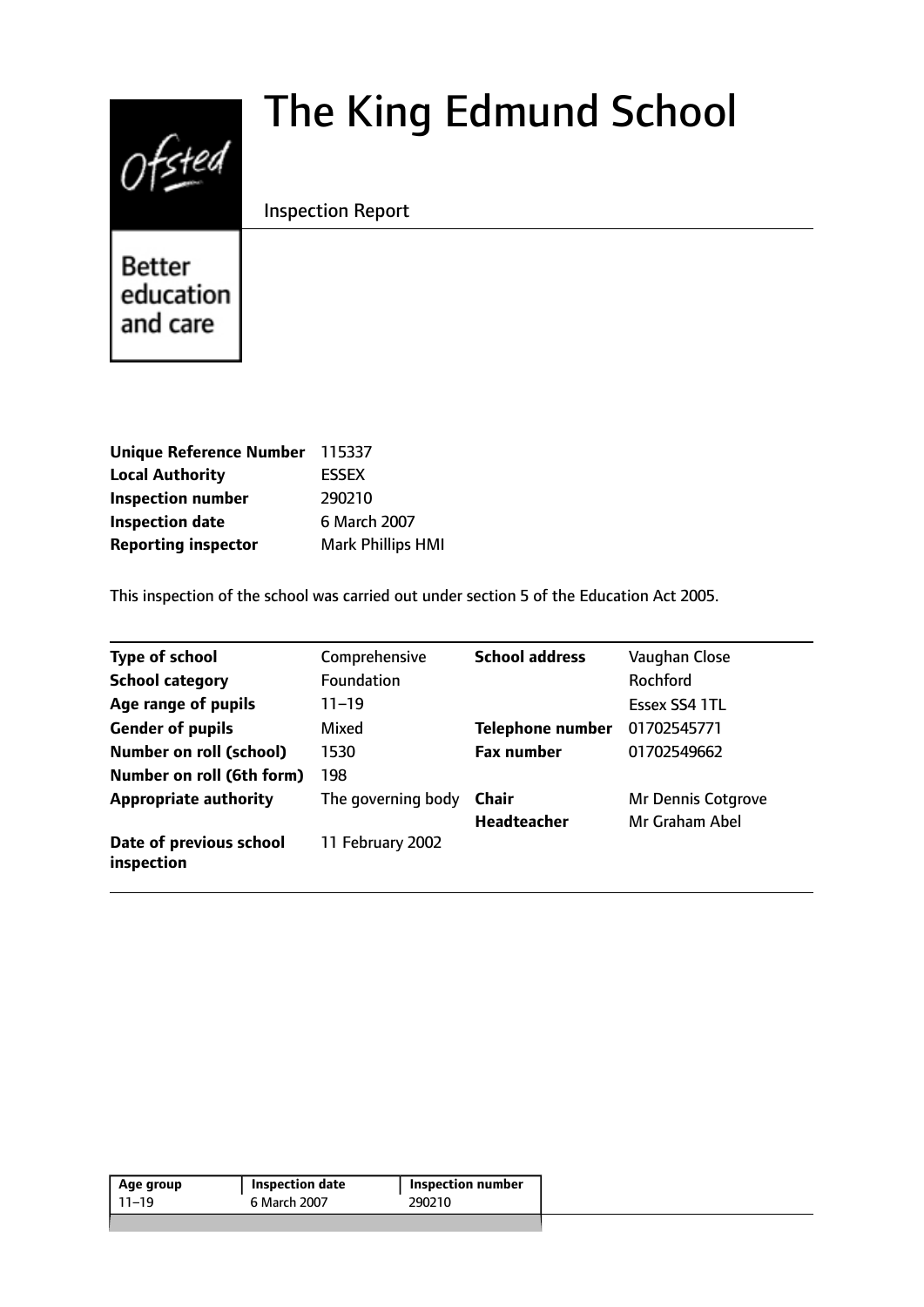© Crown copyright 2007

Website: www.ofsted.gov.uk

This document may be reproduced in whole or in part for non-commercial educational purposes, provided that the information quoted is reproduced without adaptation and the source and date of publication are stated.

Further copies of this report are obtainable from the school. Under the Education Act 2005, the school must provide a copy of this report free of charge to certain categories of people. A charge not exceeding the full cost of reproduction may be made for any other copies supplied.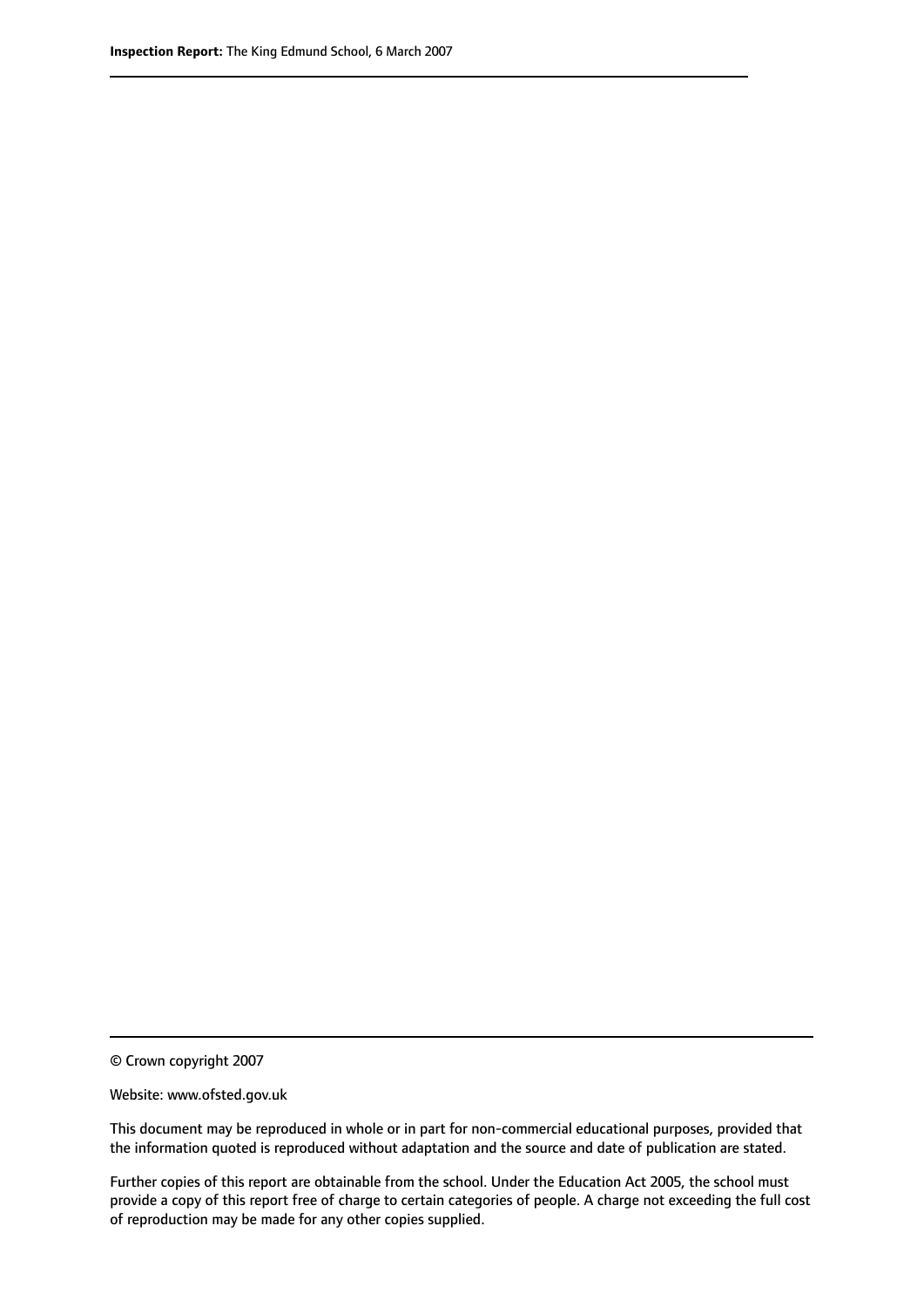# **Introduction**

The inspection was carried out by one of Her Majesty's Inspectors and an Additional Inspector.

# **Description of the school**

The King Edmund School is a large comprehensive school with a relatively small sixth form, located in the Hawkwell South ward of Rochford. Approximately 40% of students are transported to school from rural areas. The social and economic backgrounds of students are just below national average, and fewer come from homes with a tradition of higher education than is normally the case. The great majority of students have a White British heritage and almost all have English as their first language. The number of students eligible for free school meals is broadly in line with the national average, as is the number of students at all levels with learning difficulties or disabilities.

The King Edmund School has been a Business and Enterprise Specialist School since 2002, with redesignation having been granted in September 2006. A second specialism in Vocational Education will take effect from April 2007.

#### **Key for inspection grades**

| Grade 1 | Outstanding  |
|---------|--------------|
| Grade 2 | Good         |
| Grade 3 | Satisfactory |
| Grade 4 | Inadequate   |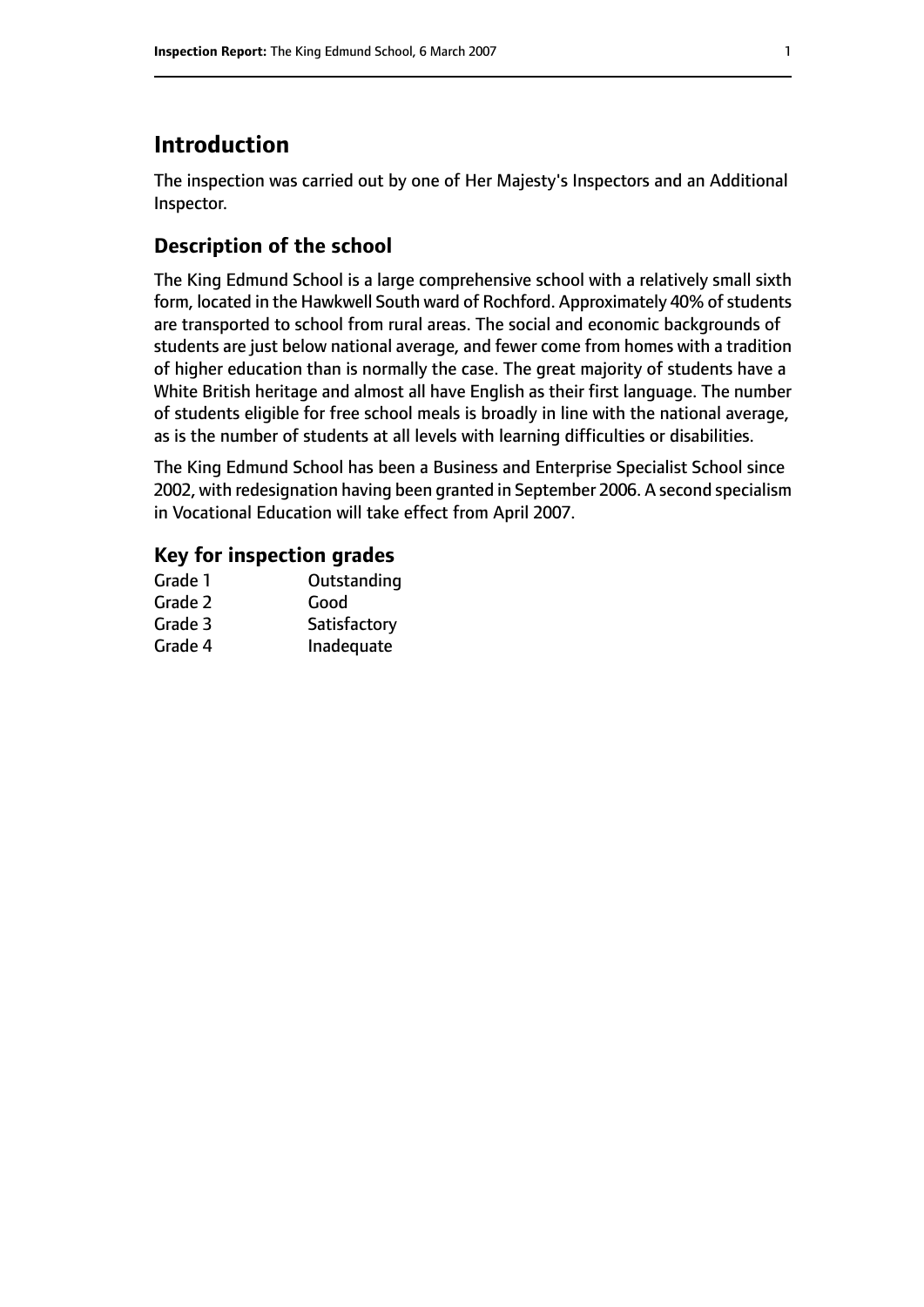# **Overall effectiveness of the school**

#### **Grade: 2**

Inspectors concur with the school's self-evaluation that the overall effectiveness of The King Edmund School is good and that the school works effectively with the local community, particularly through its Business and Enterprise status.

When they join the school in Year 7, students have academic standards that are broadly in line with national averages. They achieve well and attain above average standards. Their progress in Key Stage 3 is steady; science was the strongest performing subject in 2006 with good and improved results. However, it is in Key Stage 4 that students make most progress, with overall GCSE and GNVQ resultsleading to exceptionally high value-added performance in 2006 and the school easily exceeding its performance targets for GCSE passes. Within this, the number of students passing the equivalent of five or more higher GCSE grades including English and mathematics was as expected, considering students' starting points.

The quality of care, guidance and support is outstanding. A parent wrote to inspectors, 'when our son joined the school, staff and students welcomed him and he quickly felt that he belonged. The school has been a great support and has helped our son to grow emotionally, socially, and in confidence as well as in education.' The school sets clear and firm expectations for behaviour and discipline, and students respond to these expectations very well. Exclusion levels are relatively low and decreasing, and student behaviour seen during the inspection visit was consistently good. The student-led system that the school has developed for dealing with any bullying that occurs is particularly noteworthy in the way that it helps students to feel safe and free from harassment, and their personal development and well-being are good overall.

Teaching and learning are good. Teachers have secure subject knowledge and manage classes effectively. Students gain most enjoyment from lessons where they take an active, independent role in their learning, and where teachers' assessments help them to improve their work further. Although teaching is good overall, a few lessons are dominated by teacher presentation. In these lessons students are too passive, the assessment of their work is not as thorough, and they do not learn as quickly. The way in which managers monitor the quality of lessons does not focus enough to give an appropriate emphasis on the quality of students' learning as well as the teaching. The good curriculum provides students with an interesting choice of subjects and adds to their enjoyment of school.

A Year 11 student told us, 'I am proud to be a member of this school.' This pride in The King Edmund School starts with the good leadership of the headteacher and his senior team. It is a key factor in creating the school's ethos and it is also manifest in the way that the school's excellent facilities are well-presented and well-cared for. The improvements that have been made in the school's overall results and facilities for learning, together with the clear identification of what needs to be done for the school to move further forward, indicates a good capacity for future improvement.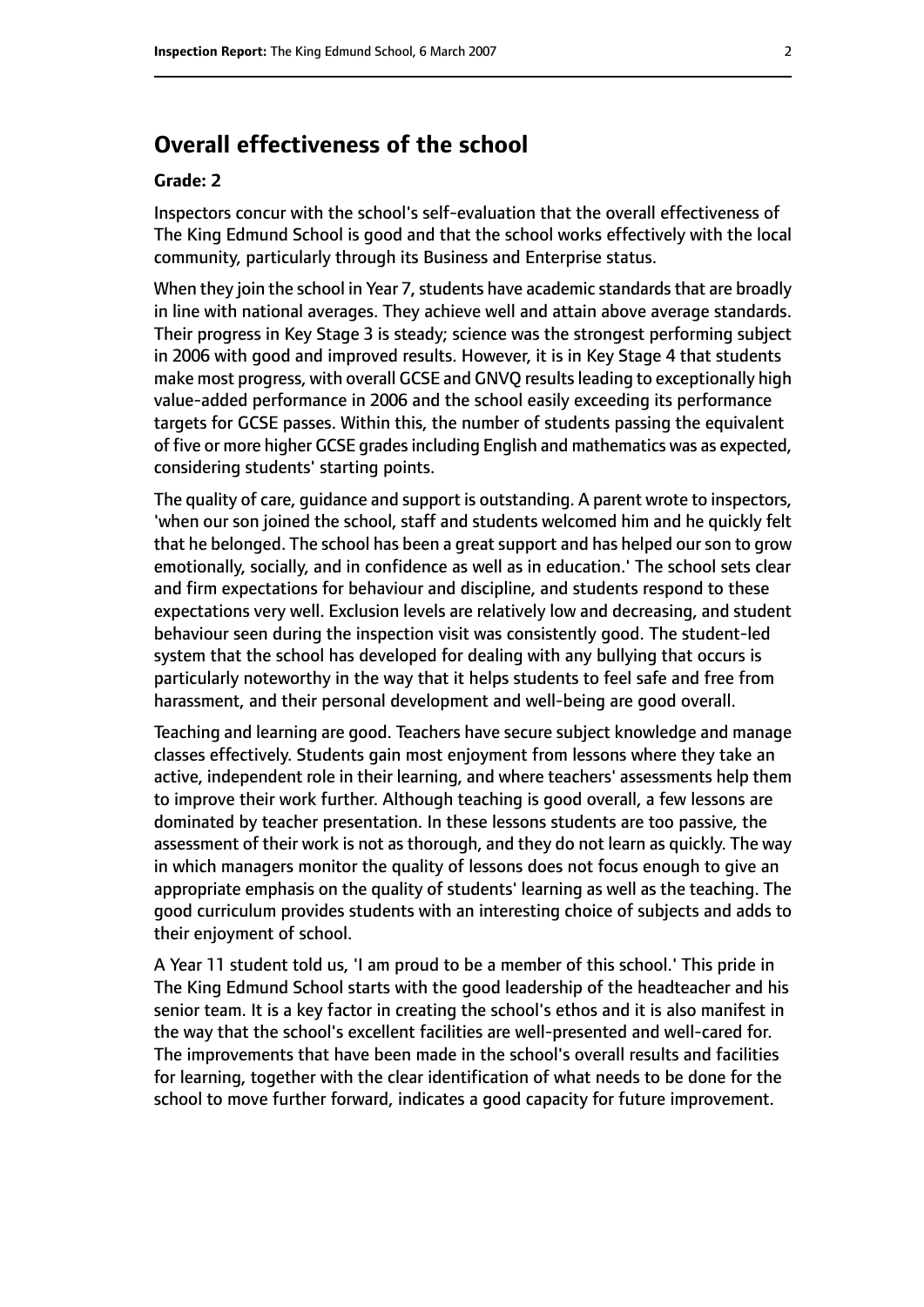#### **Effectiveness and efficiency of the sixth form**

#### **Grade: 3**

The school is proud of the fact that it offers an 'open'sixth form. The school encourages all students to consider further education, whatever their circumstances. Students appreciate the way that the school helps their transition from the main school to the sixth form, particularly the liaison between their Year 11 and sixth form tutors. Excellent study and social facilities are provided for the sixth form, and these are also greatly appreciated by students.

There is an outstanding range of academic and vocational courses available to students, with the flexibility to mix and match courses. This enables all students to follow their interests and abilities. Almost all courses can lead onto further education, qualifications or training. The school judges, and inspectors agree, that standards achieved by sixth form students in their courses are broadly average, and value-added scores indicate that they make satisfactory progress with the results that they earn.

Students' personal development is good. As in the main school, the care, guidance, and support given to students is outstanding, particularly for students with specific learning needs.

#### **What the school should do to improve further**

- Raise standards of English and mathematics to the same levels achieved in other subjects.
- Promote consistency of marking throughout the school to give students a better understanding of their own progress and what they need to do to improve their work.
- Strengthen the roles and responsibilities of managers at all levels in monitoring the quality of teaching and its effect on student learning.

# **Achievement and standards**

#### **Grade: 2**

#### **Grade for sixth form: 3**

When they join the school in Year 7, students have academic standards that are broadly in line with national expectations. During Key Stage 3, they make steady progress. Science results showed much improvement in 2006 and progress here was better than in the other core subjects.

The school's overall value-added score for Key Stage 4 was exceptionally high in 2006, enabling the school to easily exceed its overall target for GCSE passes and improve the pass rate of previous years. There was particularly notable performance in design technology, history, and the Vocational Business GCSE courses. GNVQ Information Communication Technology (ICT) was taken and passed by some two-thirds of all students in 2006, enabling them to gain a four-GCSE equivalent qualification. For the majority, this added to four or more higher-grade GCSEs in other subjects. The number of students passing the equivalent of five or more higher GCSE grades in Year 11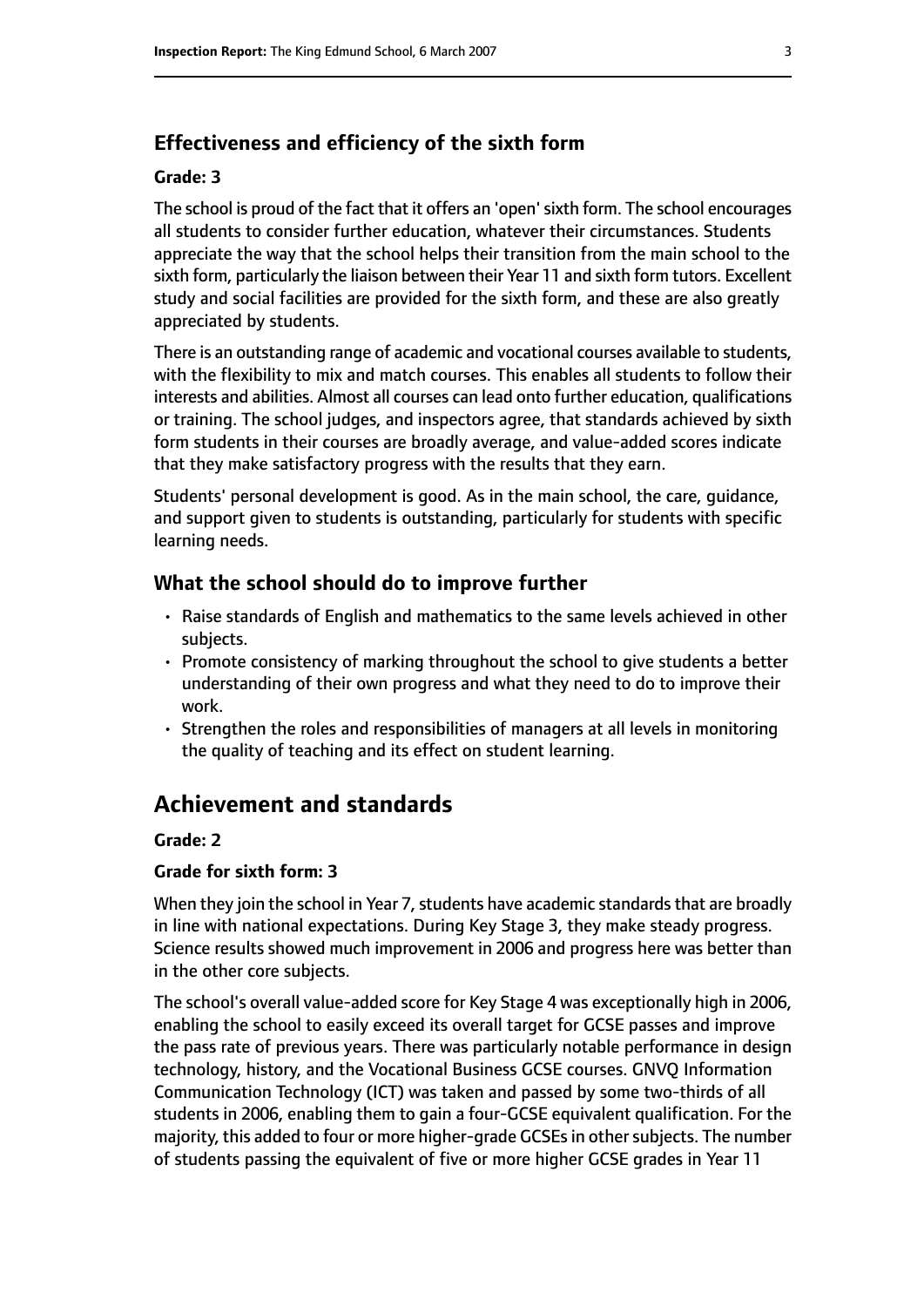including English and mathematics was as expected considering students' starting points.

Overall, students with learning difficulties or disabilities achieve as well as others. Higher-ability students are fast-tracked to take early GCSE examinations in English, mathematics, and other subjects, and the results that they earn represent good achievement on their part.

# **Personal development and well-being**

#### **Grade: 2**

#### **Grade for sixth form: 2**

Students respond well to the school's expectations for behaviour. They go about their business sensibly, and were seen to be particularly good at observing safe practices during the inspection visit. The most recently published figures show that absence rates are in line with national averages. Current exclusion rates are lower than average, and the school is developing an internal inclusion unit to support students who might be at risk. Students' spiritual, moral, social, and cultural awareness is good overall.

Students are aware of the importance of maintaining good health. The school works hard to promote healthy lifestyles. There is a view amongst a very small minority of parents that the early start to the school day is not beneficial to students' well-being, but conversely it does provide more extensive opportunities for sporting and other activities in the afternoon which are appreciated by students. The school also ensures that healthy food is readily available during the two break times and students are also appreciative of this.

The school's prefect system enables a good proportion of Year 11 students to take a variety of responsibilities in the day-to-day running of the school, including break-time duties, mentoring, and public relations. A significant contribution is the students' own Bully Council, which allows for mediation between younger students with referral to an adult if necessary. There is a whole-school Council, but there is also a view that the school should give even greater consideration to the views of students.

The school's specialist status in Business and Enterprise does much to promote and develop skills for students' future economic well-being, and they acquire good IT skills and adequate literacy and numeracy skills overall.

# **Quality of provision**

#### **Teaching and learning**

#### **Grade: 2**

#### **Grade for sixth form: 2**

Teachers have good subject knowledge and manage students effectively in their lessons, leading to good attitudes and behaviour and this helps effective learning to take place. Relationships in classrooms are positive. Students particularly appreciate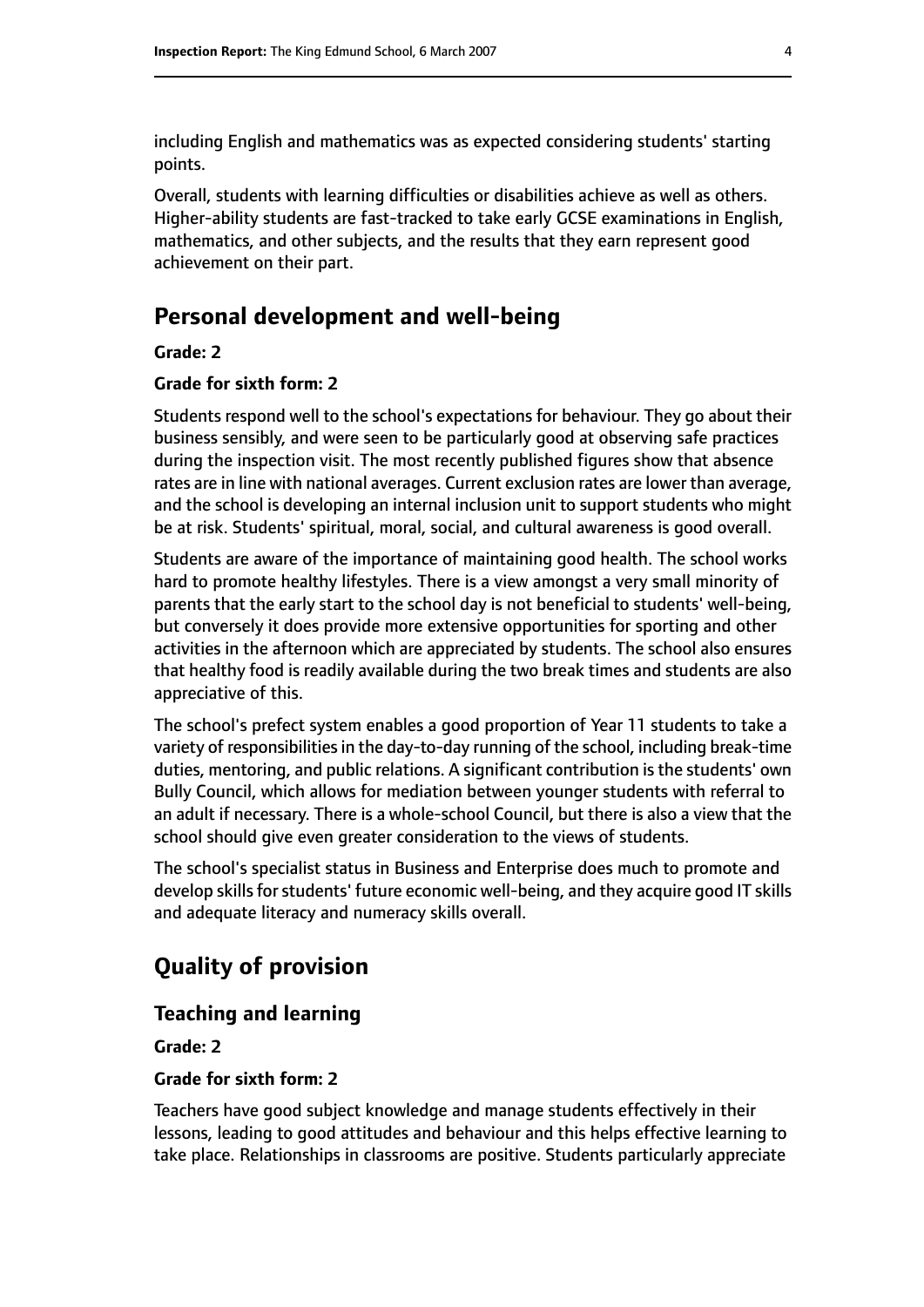taking an active part in their learning; practical and vocational subjects provide good opportunities for this kind of work with challenging, imaginative tasks and ample opportunities to work in groups. Marking and assessment help to ensure that students know how well they are doing and what they can do to improve further. There are, however, a few lessons where teachers spend a disproportionate amount of time talking and demonstrating, leaving students with too little time to work independently. Marking in these lessons is less thorough and less helpful to students.

#### **Curriculum and other activities**

#### **Grade: 2**

#### **Grade for sixth form: 1**

The curriculum meets the needs of most students and is well matched to their interests and aspirations with pathways including fast-track, vocational, and workplace options in Key Stage 4. Statutory requirements are met. The school has recently introduced formalised arrangements for assessing citizenship, and a half-GCSE is currently taken by all Year 11 students in religious education. Building on its current provision and the second specialism that will start in April 2007, the school is planning to offer a programme of specialist diplomas from September 2008.

Opportunities for extra-curricular activities are good including a range of sporting activities that are very popular with students, and musical and dramatic activities. The school holds the Artsmark and Sportsmark awards in recognition of this provision.

#### **Care, guidance and support**

#### **Grade: 1**

#### **Grade for sixth form: 1**

The school takes great care to manage students' health and safety, keeping comprehensive and up-to-date records of potential risks. Safeguarding arrangements are robust and regularly reviewed, and all current requirements are met. On-site security is well-attended to and all members of the school community wear named identification cards.

Students are well-guided to their option choices, and they are informed well about challenging targets for their future achievement. Learners who are most at risk are identified early and efficiently; the way that they are made welcome by both staff and students does much to integrate them quickly into school life, allowing them to achieve well and make a positive contribution to their community. As a senior member of staff commented, 'everyone has a right to feel comfortable here'. Students with learning difficulties are effectively supported (including in the sixth form), there is ongoing identification and support for Gifted and Talented students, and developing use of the 'Aim Higher' programme helps to raise students' aspirations for higher education.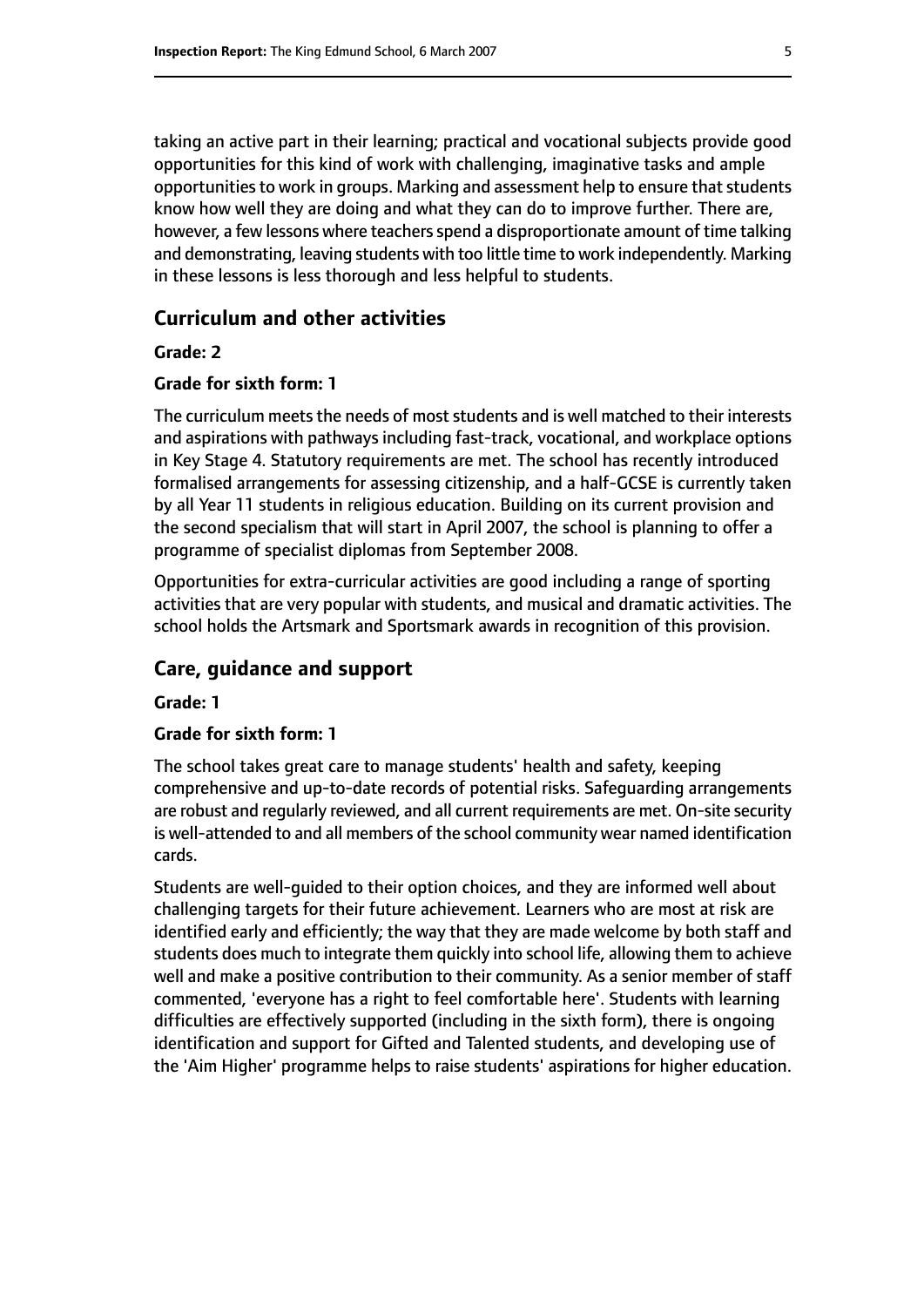# **Leadership and management**

#### **Grade: 2**

#### **Grade for sixth form: 3**

The school is led by the enterprising headteacher, supported by a committed and diligent senior management team. They have built and delivered a comprehensive curriculum provision that is focussed on the needs of students, supported by much improved facilities and resources. Specialist School funds have been used particularly well in this respect. The school gives good value for money.

Governance is good. The long-standing Chair of Governors has a clear perspective of the school's strengths and weaknesses, and an efficient cycle of committee and full governing body meetings provides effective monitoring and challenging support to the school.

The school's self-evaluation text is open and shows an accurate understanding of issues for improvement. However, the school's lesson observation criteria do not focus enough on learning outcomes for students rather than just the teaching inputs. The school has indicated in its self-evaluation and school improvement plan that it needs to increase the rigour of its performance management processes, rightly recognising that this plays an important part in the school's overall effectiveness.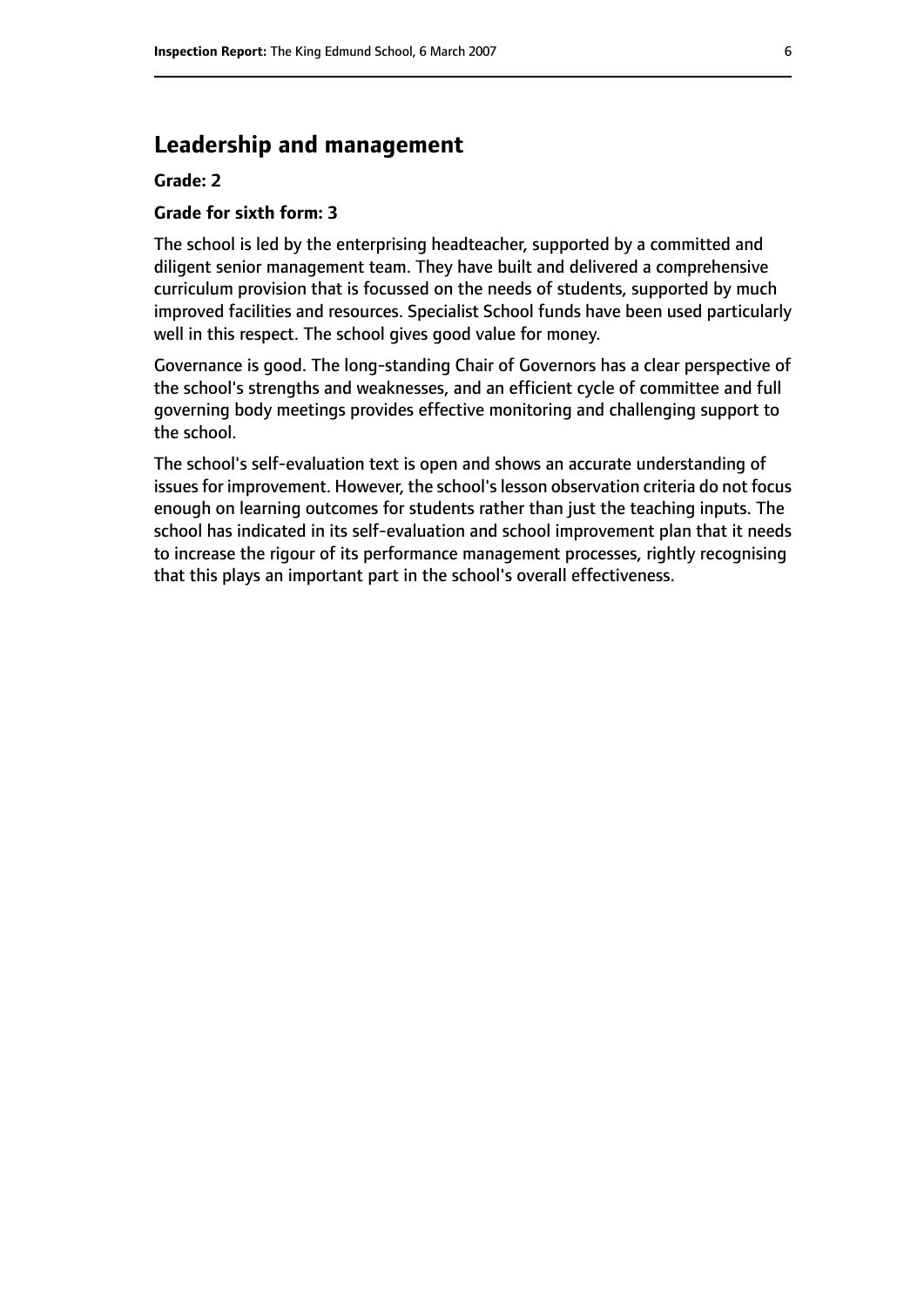**Any complaints about the inspection or the report should be made following the procedures set out inthe guidance 'Complaints about school inspection', whichis available from Ofsted's website: www.ofsted.gov.uk.**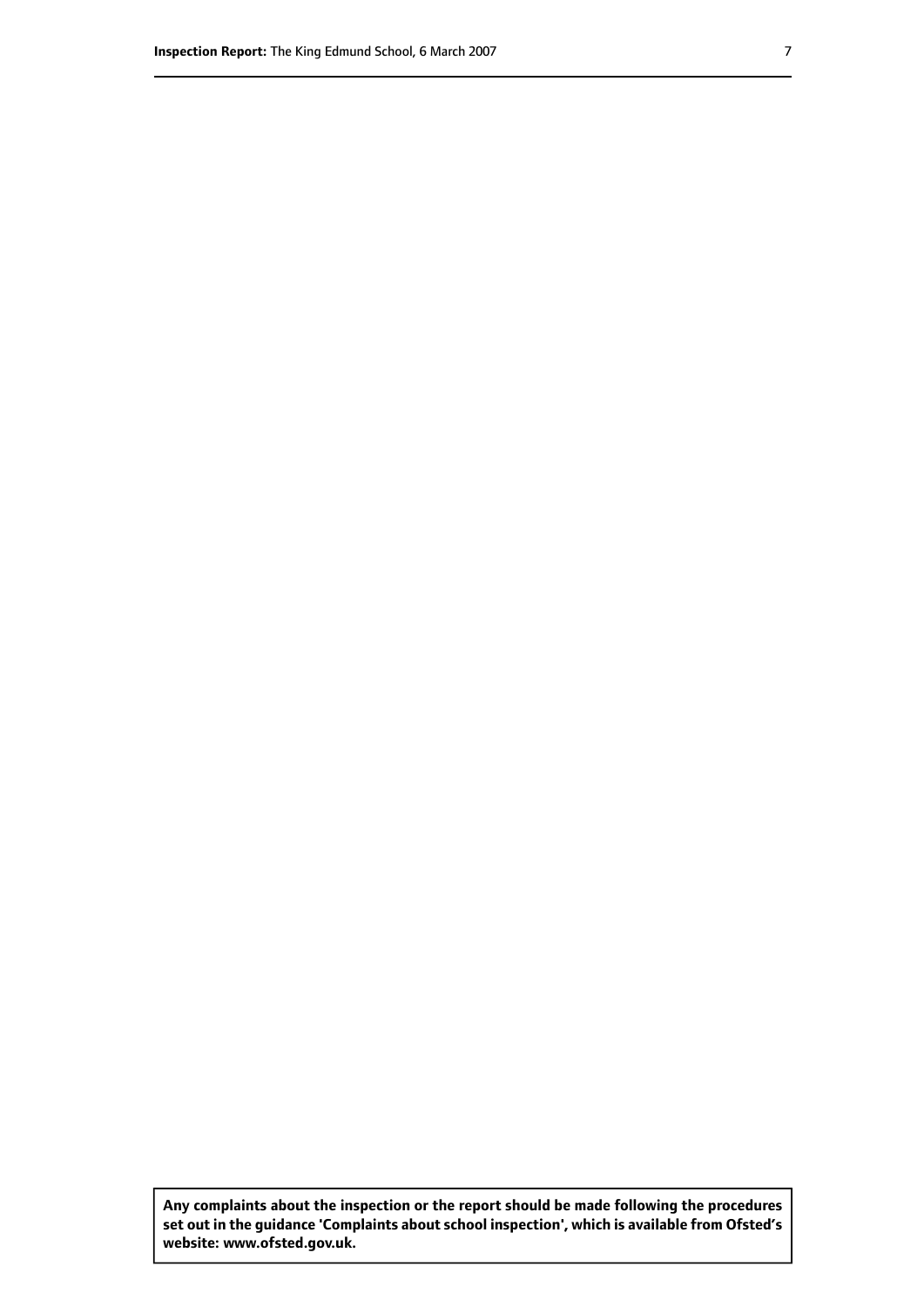# **Inspection judgements**

| Key to judgements: grade 1 is outstanding, grade 2 good, grade 3 satisfactory, $\parallel$ | <b>School</b>  | $16-19$ |
|--------------------------------------------------------------------------------------------|----------------|---------|
| and grade 4 inadeguate                                                                     | <b>Overall</b> |         |

# **Overall effectiveness**

| How effective, efficient and inclusive is the provision of<br>education, integrated care and any extended services in meeting<br>the needs of learners? |     |     |
|---------------------------------------------------------------------------------------------------------------------------------------------------------|-----|-----|
| How well does the school work in partnership with others to<br>promote learners' well-being?                                                            |     |     |
| The effectiveness of the school's self-evaluation                                                                                                       |     |     |
| The capacity to make any necessary improvements                                                                                                         |     |     |
| Effective steps have been taken to promote improvement since<br>the last inspection                                                                     | Yes | Yes |

# **Achievement and standards**

| How well do learners achieve?                                                                               |  |
|-------------------------------------------------------------------------------------------------------------|--|
| The standards <sup>1</sup> reached by learners                                                              |  |
| How well learners make progress, taking account of any significant<br>variations between groups of learners |  |
| How well learners with learning difficulties and disabilities make<br>progress                              |  |

# **Personal development and well-being**

| How good is the overall personal development and<br>well-being of the learners?                                  |  |
|------------------------------------------------------------------------------------------------------------------|--|
| The extent of learners' spiritual, moral, social and cultural<br>development                                     |  |
| The behaviour of learners                                                                                        |  |
| The attendance of learners                                                                                       |  |
| How well learners enjoy their education                                                                          |  |
| The extent to which learners adopt safe practices                                                                |  |
| The extent to which learners adopt healthy lifestyles                                                            |  |
| The extent to which learners make a positive contribution to<br>the community                                    |  |
| How well learners develop workplace and other skills that will<br>contribute to their future economic well-being |  |

# **The quality of provision**

| How effective are teaching and learning in meeting the<br>full range of the learners' needs?          |  |
|-------------------------------------------------------------------------------------------------------|--|
| How well do the curriculum and other activities meet the<br>range of needs and interests of learners? |  |
| How well are learners cared for, guided and supported?                                                |  |

 $^1$  Grade 1 - Exceptionally and consistently high; Grade 2 - Generally above average with none significantly below average; Grade 3 - Broadly average to below average; Grade 4 - Exceptionally low.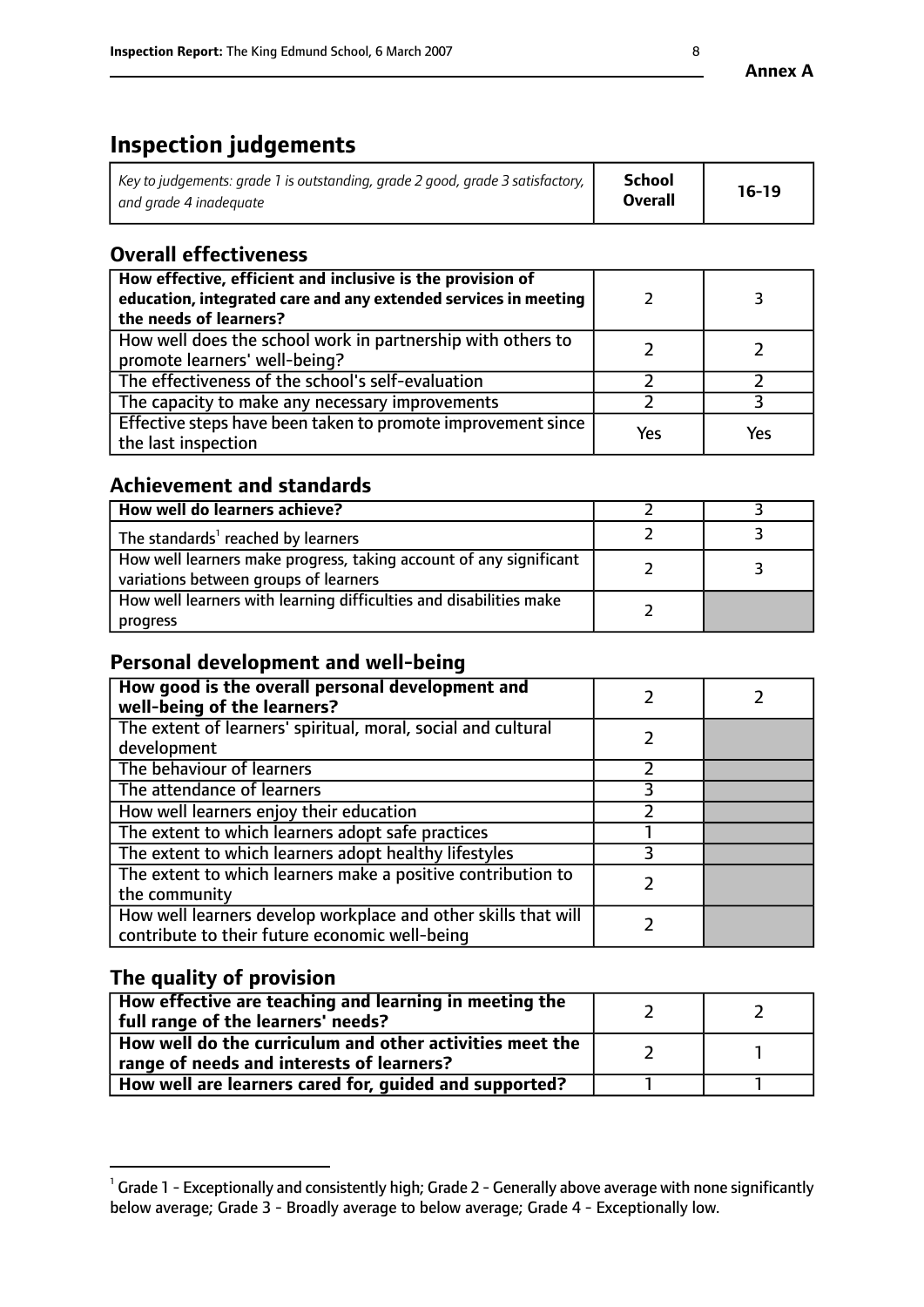# **Leadership and management**

| How effective are leadership and management in raising<br>achievement and supporting all learners?                                                 |     |            |
|----------------------------------------------------------------------------------------------------------------------------------------------------|-----|------------|
| How effectively leaders and managers at all levels set clear<br>direction leading to improvement and promote high quality of<br>care and education | 3   |            |
| How effectively performance is monitored, evaluated and<br>improved to meet challenging targets                                                    |     |            |
| How well equality of opportunity is promoted and discrimination<br>tackled so that all learners achieve as well as they can                        | 2   |            |
| How effectively and efficiently resources, including staff, are<br>deployed to achieve value for money                                             | 7   |            |
| The extent to which governors and other supervisory boards<br>discharge their responsibilities                                                     |     |            |
| Do procedures for safequarding learners meet current<br>qovernment requirements?                                                                   | Yes | <b>Yes</b> |
| Does this school require special measures?                                                                                                         | No  |            |
| Does this school require a notice to improve?                                                                                                      | No  |            |